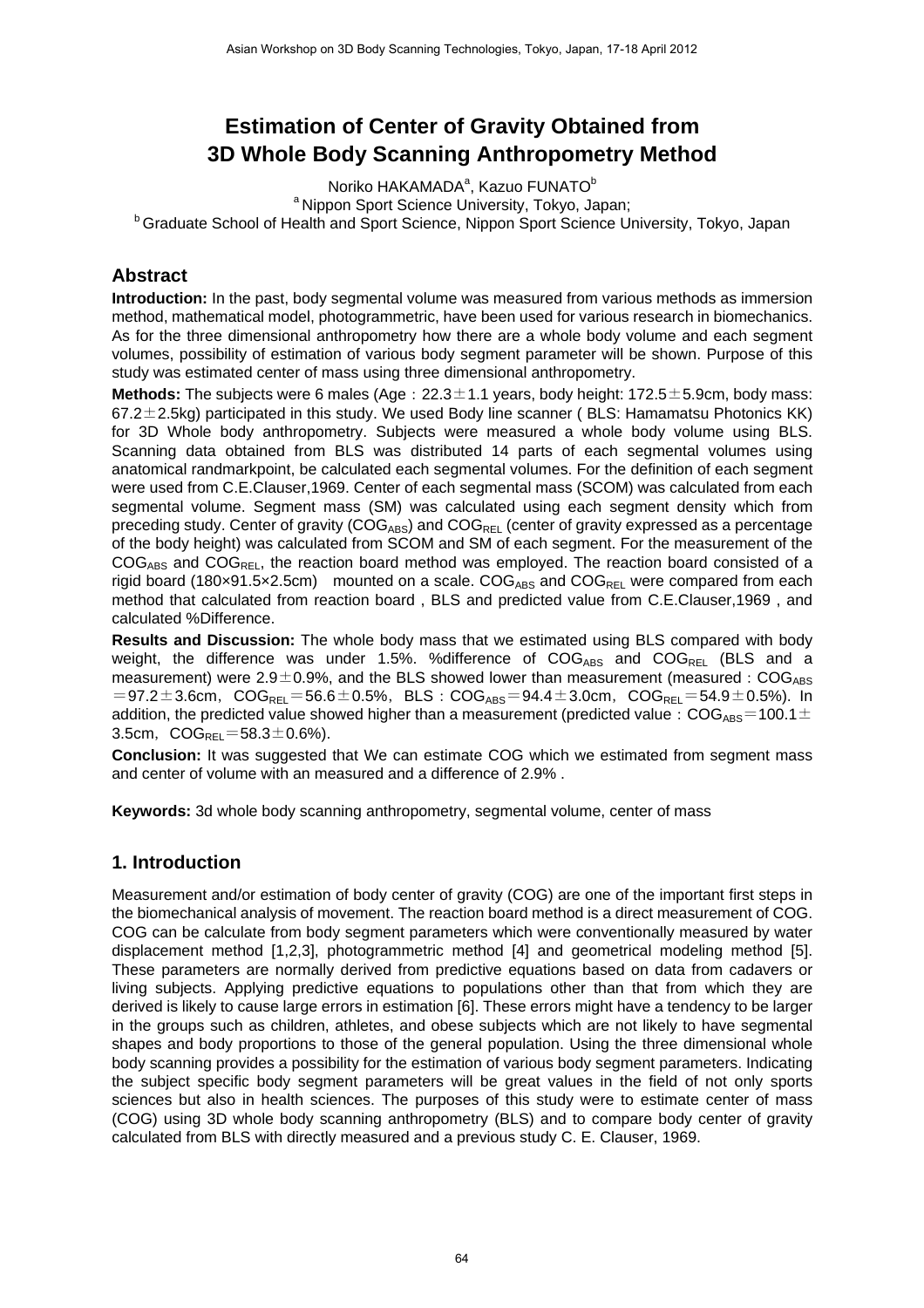### **2. Method**

#### 2.1. Estimation of COG<sub>ABS</sub> and COG<sub>REL</sub> using 3D Whole Body Scanning  **Anthropometry Method (BLS)**

The 3D whole body scanning anthropometry method was undertaken by introducing Body Line Scanner ( Hamamatsu Photonics KK.) . Figure 1 shows the framework of laser beam measurement system, and example of scanning data was shown in Figure 2.



*Fig.1. The framework of laser beam measurement system.* 



*Fig.2. Example of scanning data.* 

As for as BLS scanning, the time needed for one measurement was 5 to 10 sec, interval of scanning was 2.5mm in the vertical direction and 1mm in the horizontal direction and all scanning data were about 400,000-700,000 points.

Whole body volume and each segmental volume were measured by analyzing the reconstructed polygon data as shown in Figure 3, in which dissection of each segment was indicated and whole body scanning data was divided into 14 segments in the same manner as the previous study by C. E. Clauser according to 72 anatomical landmark points. Each segmental volume was determined by specially programmed software. Figure 4 shows example of right thigh segment.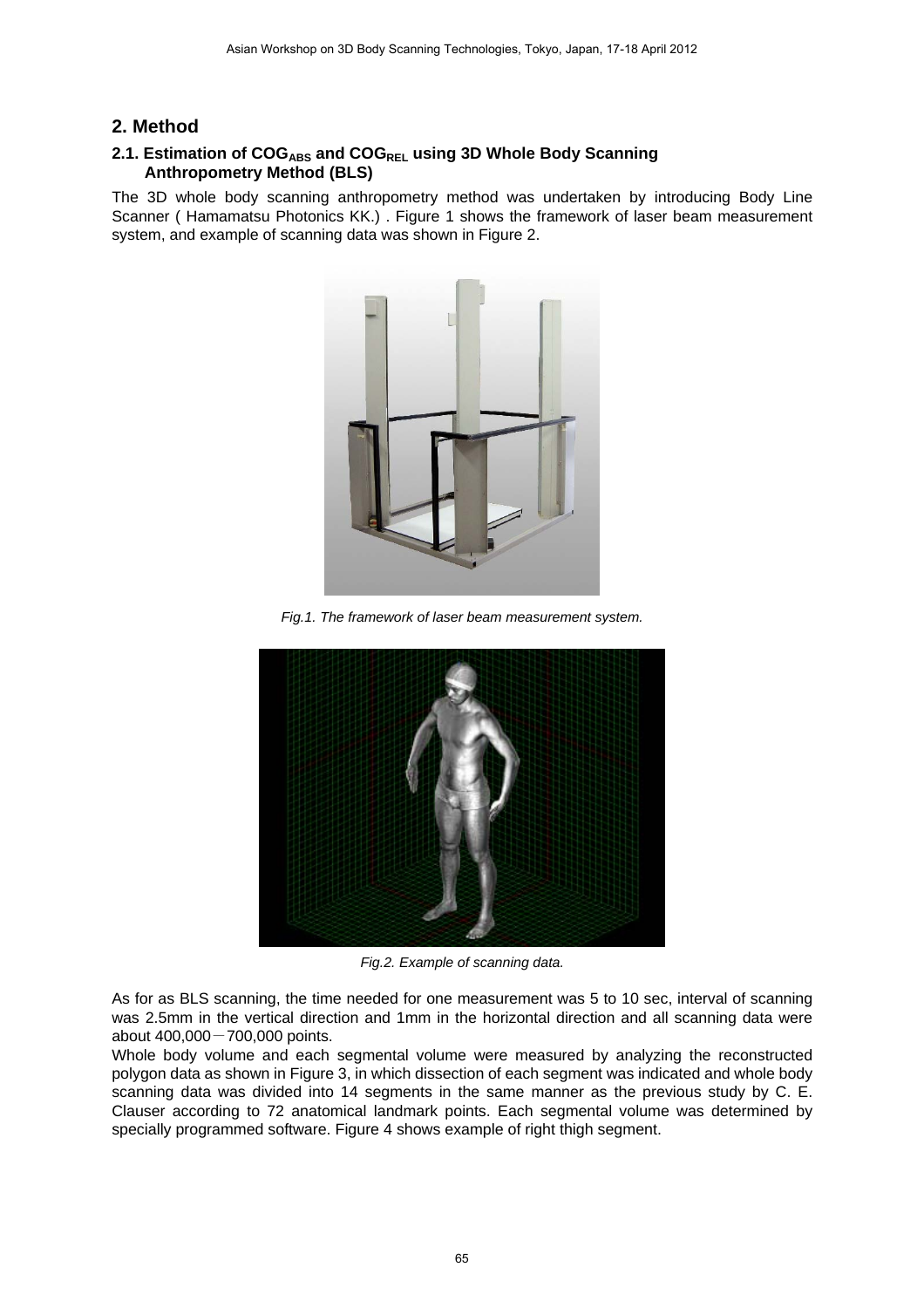

*Fig.3. Definition of each segment.*



*Fig.4. Example of right thigh segment.* 

Calculating segment mass (SM) and center of mass location from each segmental volume (SCOM) , requires estimates of density distribution at the body and segmental level. The density profile within each segment was assumed to be homogeneous, we used average segment density obtained from previous study C. E. Clauser. Table 1 showed the density of each segment as determined by Clauser. However, using an average segmental density can produce errors as within each segment there are variations in density. Therefore, using average segmental density does not truly calculate center of mass but center of volume. Thus, Centre of volume was calculated for each segment. Figure 5 showed an example of COM location in right thigh.

We calculated the absolute height of  $COG_{ABS}$ ) and height of COG relative to body height (COM<sub>REL</sub>) using segment mass and center of segment mass in the standing posture.

*Table.1. Density of each segment obtained from C.E.Clauser,1969 (unit=kg/*ℓ*).*

| <b>HEAD</b> | <b>TRUNK</b> | UPPERARM FOREARM |       | <b>HAND</b> | THIGH | CALF  | <b>FOOT</b> |
|-------------|--------------|------------------|-------|-------------|-------|-------|-------------|
| 1.070       | 1.019        | 1.056            | 1.098 | 1.109       | 1.044 | 1.085 | 1.084       |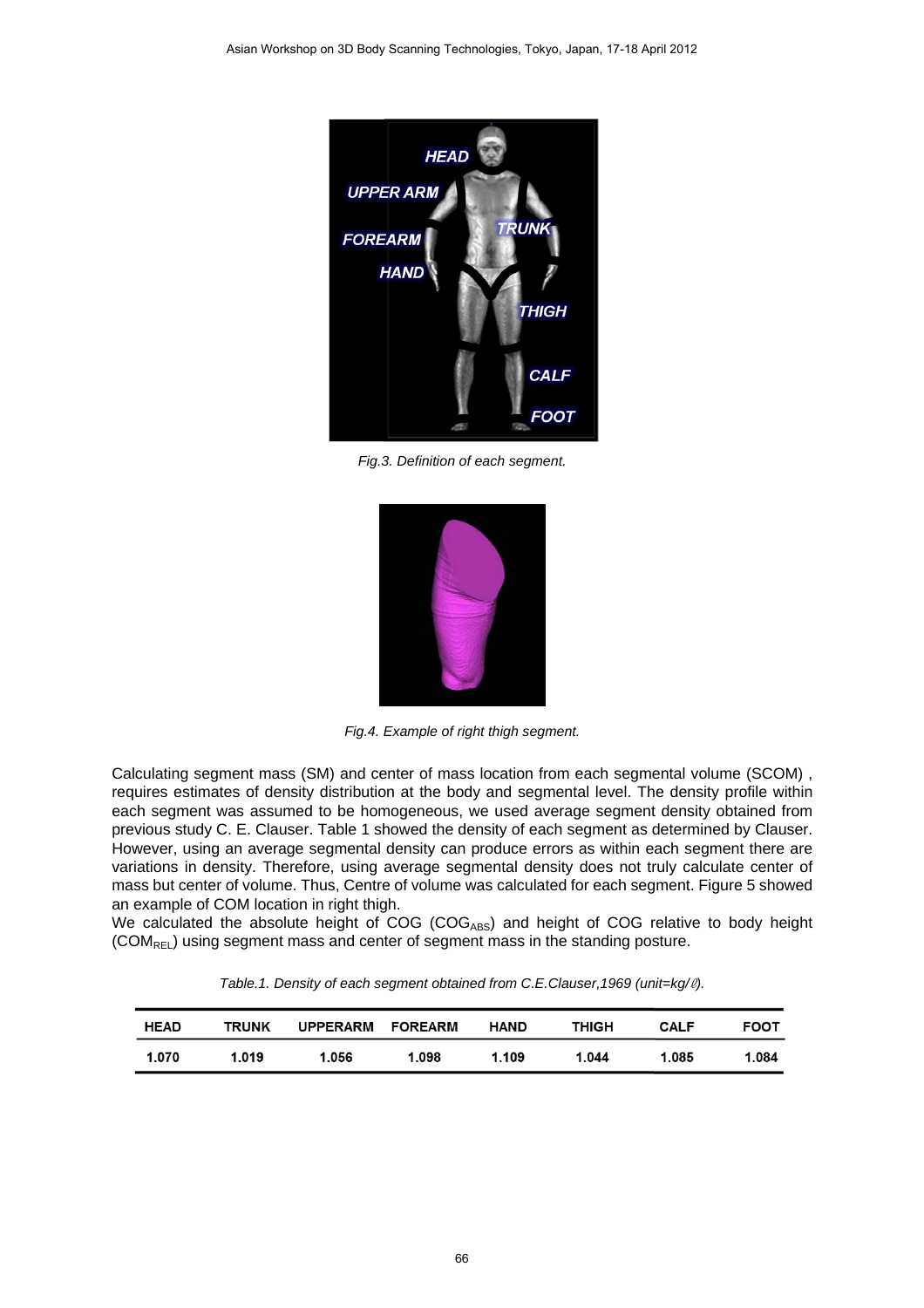

*Fig.5. Example of SCOM location in right thigh.*

### 2.2. Direct measurements of COG<sub>ABS</sub> and COG<sub>REL</sub> (DM)

Direct method for measuring COG was performed by using a reaction rigid board. The reaction board consisted of a rigid board mounted on two scales with a pivot point at both sides (Figure 6). Measurements were done while subjects were lying on the board in the same posture as the BLS method. We measured body weight at scale A and B, and calculated the location of COG using rate of scale A and B.



*Fig.6. Reaction board method.* 

#### **2.3. Subject and statistical analysis**

6 males participated in this study. Age, body height and weight are shown in table2. Segmental mass and location of center of segmental mass were compared using t-test. And absolute and relative COM obtained from BLS, DM and previous study were compared using one way ANOVA , Tukey-Kramer HSD test and %Difference. The calculation of %Difference is shown in the following equation (1).

%Difference=DM $-(BLS \text{ or previous study}) / DM \times 100$  (1)

|      | n | Age (yrs)      | Height (cm)     | Weight (kg)    |
|------|---|----------------|-----------------|----------------|
| Male | Ⴌ | $22.3 \pm 1.1$ | $172.5 \pm 5.9$ | $67.2 \pm 2.5$ |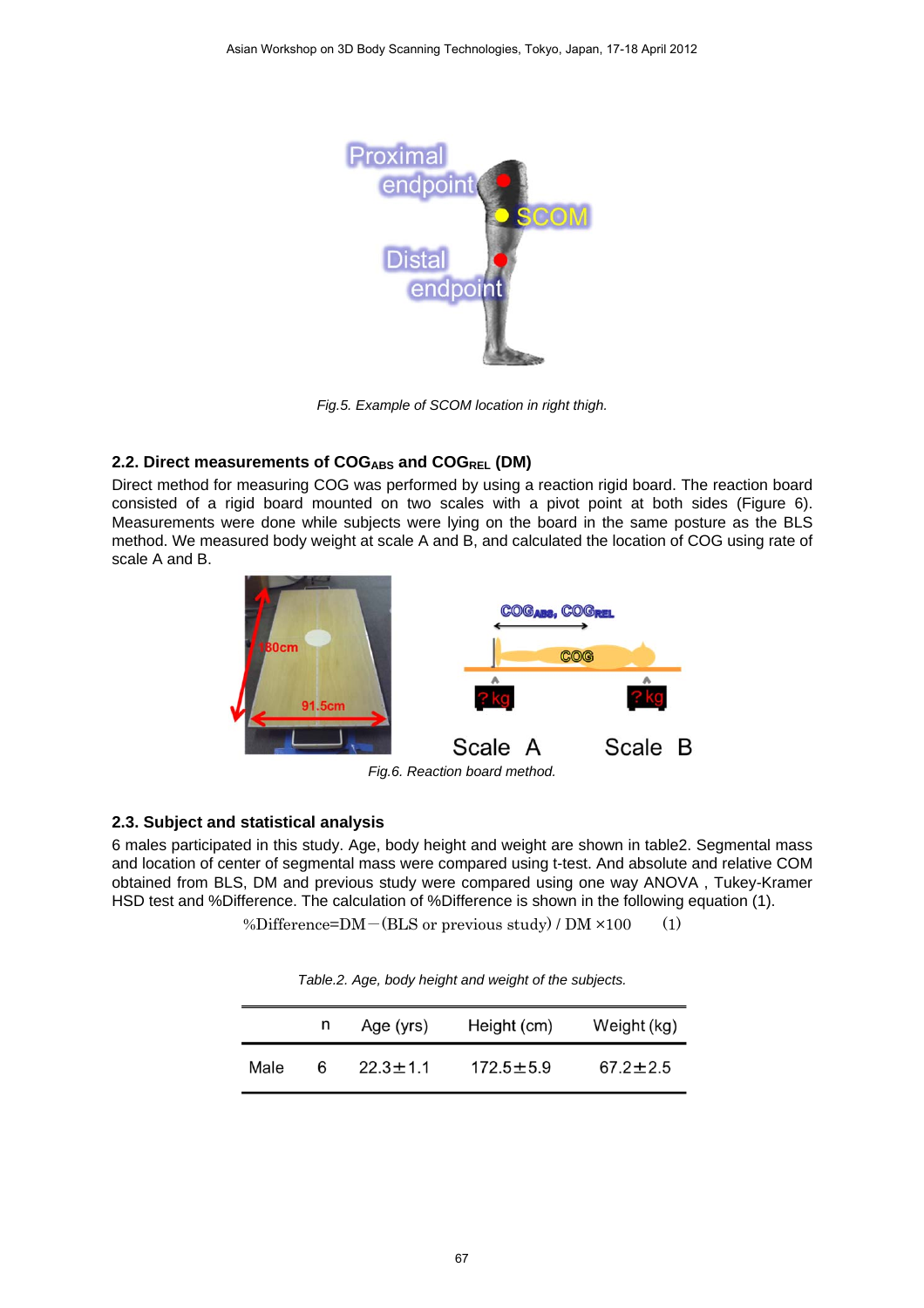# **3. Results**

Table 3 showed segment mass relative to body mass (%SV) obtained from BLS and previous study (C.E.Clauser,1969) .%SV was almost the same for all segments between BLS and Clauser's study. However, the segment mass for the trunk calculated using BLS was significantly lower than segment mass calculated from Clauser's study. On the other hand, the mass of the thigh was significantly higher using BLS method than in Clauser's study. Table 4 showed location of center of segment mass relative to segment length (%SCOM) obtained from BLS as well as the same data in the previous study (C.E.Clauser,1969). %SCOM was almost the same for all segments. However, for the trunk region, the center of volume calculated from BLS was about 6% lower than in Clauser's study.

Table 5 showed comparison of COM and %COM obtained from BLS and DM in the direct measurement. ALL subject had a tendency to be lower in height of COM obtained from BLS method compared to the DM. These difference were an average of 2.9%

Table 6 showed COM and %COM obtained from BLS, DM and C. E. Clauser's anthropometric values. Table 6 summarized the results of the average and standard deviation from each method In the %COM, there were significant differences between all methods (p<0.001). %COM obtained from Clauser's anthropometric values were relatively higher compare to the present values.

|                                   | <b>BLS</b>         |            | <b>Previous Study</b> |             |      |
|-----------------------------------|--------------------|------------|-----------------------|-------------|------|
|                                   | <i><b>MEAN</b></i> | S.D.       |                       | <b>MEAN</b> | S.D. |
| Head+Neck                         | 7.24               | 0.42       |                       | 7.28        | 0.59 |
| Trunk                             | 43.50              | 1.06       | $\star$               | 50.70       | 2.06 |
| <b>UpperArm</b>                   | 2.71               | 0.17       |                       | 2.63        | 0.22 |
| <b>ForeArm</b>                    | 1.69               | 0.12       |                       | 1.61        | 0.15 |
| <b>Hand</b>                       | 0.61               | 0.06       | ★                     | 0.65        | 0.08 |
| Thigh                             | 13.35              | 0.62       | ***                   | 10.27       | 0.82 |
| <b>Shank</b>                      | 5.00               | 0.18       | ***                   | 4.33        | 0.36 |
| Foot                              | 1.26               | 0.09       | ★★★                   | 1.47        | 0.10 |
| ***: $p$ < 0.001<br>*: $p$ <0.05, |                    | Unit = $%$ |                       |             |      |

*Table.3. Segment mass relative to body mass obtained from BLS and previous study (C.E.Clauser,1969).*

*Table.4. Location of center of segment mass relative to segment length obtained from BLS and location of center of mass relative to segment length obtained from previous study (C.E.Clauser,1969)* 

|                                   | <b>BLS</b>         |      | <b>Previous Study</b> |                    |      |  |
|-----------------------------------|--------------------|------|-----------------------|--------------------|------|--|
|                                   | <i><b>MEAN</b></i> | S.D. |                       | <i><b>MEAN</b></i> | S.D. |  |
| <b>Head +Neck</b>                 | 49.5               | 1.3  | $\star$               | 46.4               | 0.5  |  |
| Trunk                             | 31.9               | 3.8  | $\star$               | 38.0               | 1.6  |  |
| <b>UpperArm</b>                   | 51.3               | 1.1  |                       | 51.3               | 2.7  |  |
| <b>ForeArm</b>                    | 42.6               | 1.4  | $***$                 | 39.0               | 2.1  |  |
| Thigh                             | 36.1               | 2.4  |                       | 37.2               | 1.7  |  |
| <b>Shank</b>                      | 33.6               | 1.3  | $***$                 | 37.1               | 1.3  |  |
| Foot (heel)                       | 50.7               | 3.5  | $***$                 | 44.9               | 1.6  |  |
| *: $p<0.05$ ,<br>***: $p$ < 0.001 |                    |      |                       | Unit = $\%$        |      |  |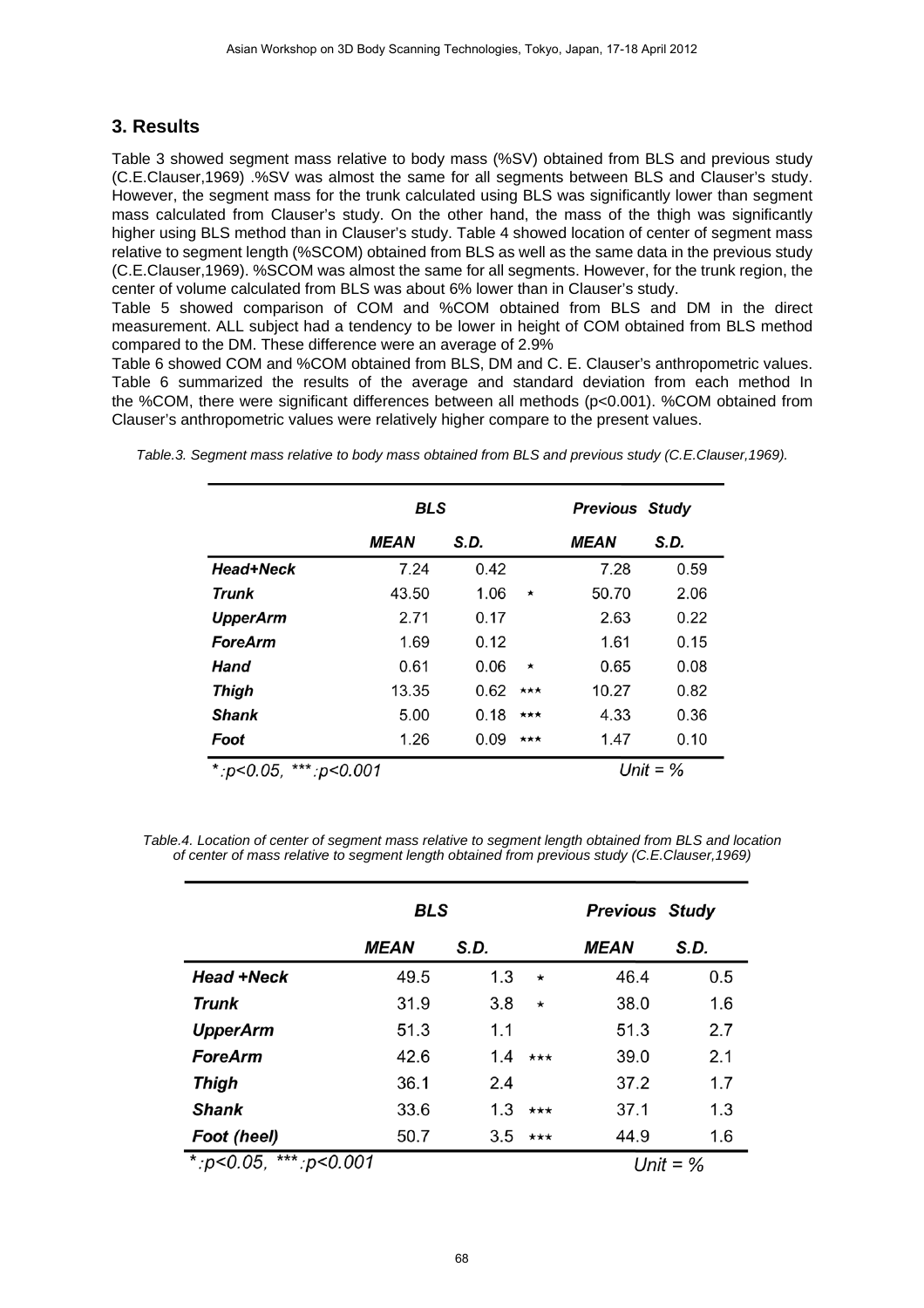| Sub. | <b>BLS</b>                      |      | DM                              | %Diff. |     |
|------|---------------------------------|------|---------------------------------|--------|-----|
|      | $COG_{ABS}(cm)$ $COG_{REL}$ (%) |      | $COG_{ABS}(cm)$ $COG_{REL}$ (%) |        |     |
| 1    | 94.1                            | 55.0 | 97.2                            | 56.8   | 3.2 |
| 2    | 93.9                            | 55.6 | 96.2                            | 57.0   | 2.4 |
| 3    | 90.9                            | 55.1 | 93.7                            | 56.8   | 3.0 |
| 4    | 98.4                            | 54.3 | 103.0                           | 56.8   | 4.4 |
| 5    | 91.7                            | 54.4 | 93.7                            | 55.6   | 2.2 |
| 6    | 97.3                            | 55.2 | 99.4                            | 56.4   | 2.1 |
| Mean | 94.4                            | 54.9 | 97.2                            | 56.6   | 2.9 |
| SD   | 3.0                             | 0.5  | 3.6                             | 0.5    | 0.9 |

*Table.5. Comparison of COGABS and COGREL obtained from BLS and DM.* 

*Table.6. COGABS and COGREL obtained from BLS, DM and C.E.Clauser's anthropometric values.*

|                    |             |             | <b>BLS</b> |             | DM  | C.E. Clauser X |     |
|--------------------|-------------|-------------|------------|-------------|-----|----------------|-----|
|                    | <b>Unit</b> | <b>Mean</b> | SD         | <b>Mean</b> | SD  | Mean           | SD  |
| $COG_{ABS}$        | $\bm{cm}$   | 94.4        | 3.0        | 97.2        | 3.6 | 100.1          | 3.5 |
| COG <sub>REL</sub> | %           | 54.9        | 0.5        | 56.6        | 0.5 | 58.3           | 0.6 |
|                    |             |             |            |             |     |                |     |
|                    |             |             | p<0.001    |             |     | p<0.001        |     |
|                    |             |             |            | p<0.001     |     |                |     |

### **4. Discussion**

The goal of this study was to estimate of center of gravity in living humans by BLS scanning. By comparing body center of gravity calculated from BLS with directly measured and a Clauser's study,  $COG_{ABS}$  and  $COG_{REL}$  obtained from BLS were lower than the data from directly measured and estimated value from previous study (C.E.Clauser, 1969). Differences in  $COG_{ABS}$  and  $COG_{REL}$  obtained from 3D whole body scanning anthropometry and directly measured were within 2.9%.

One of the factors of this error was estimated error of the segment mass. Previous study described that different segment definitions were used in cadaver studies [7]. However, this study reduced errors as much as possible by using segment boundaries definitions as much as same manner as Caluser's study. These errors may have occurred by subject's properties, race, or age.

Another factor of errors was influence of segment COM. In the cadaver's study, segment COM was located using balance plate [1, 2]. However, in the present study, segment COM was estimated using segment center of volume, because the inertial properties assumed of uniform segment density. Therefore it was suggested that large error was occurred in the trunk region that had many tissues including bone, muscle, fat and another soft tissue. Furthermore, density distribution in a segment might be taken in considerations for particular in trunk region.